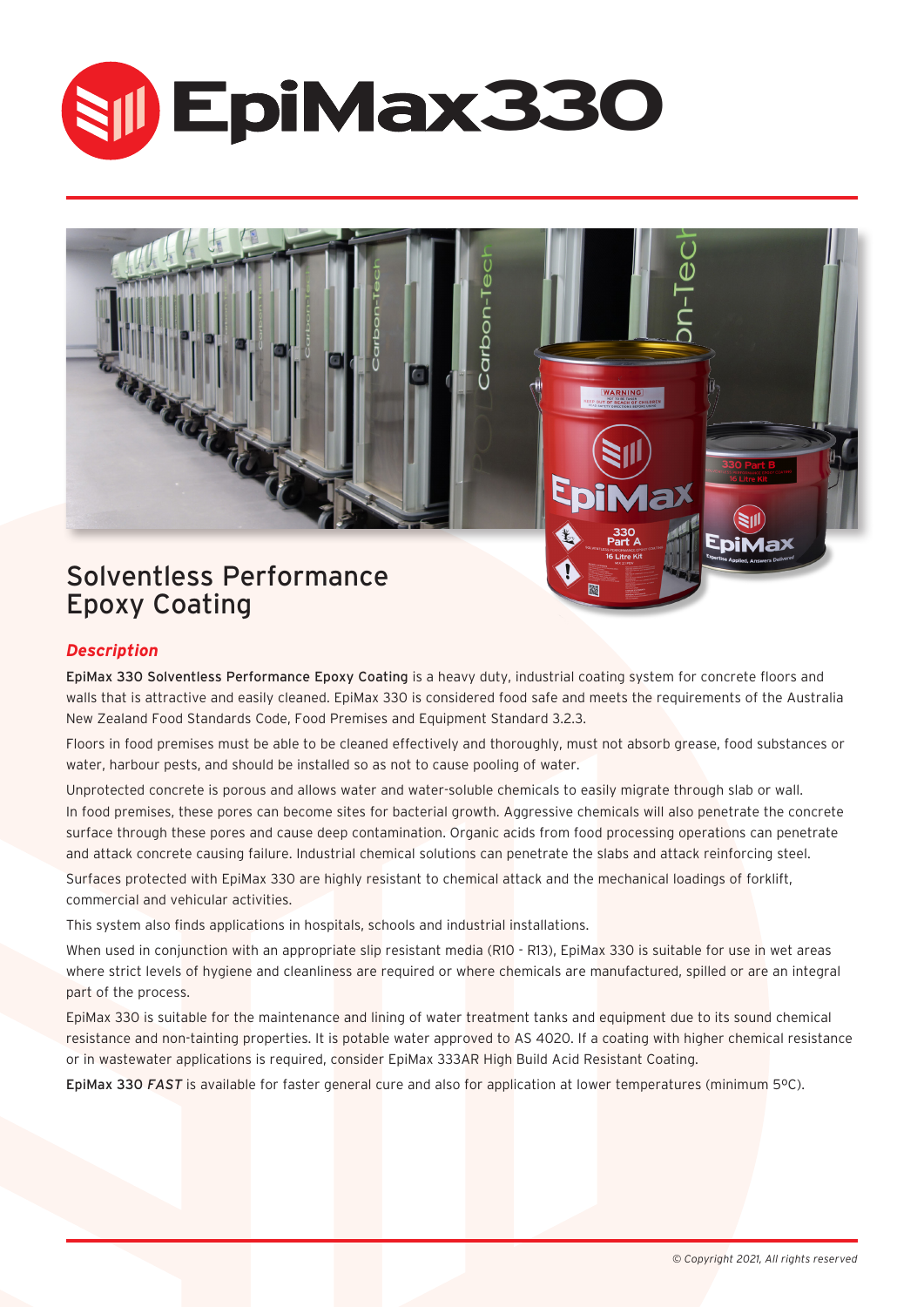## *Advantages*

- 
- High build easy application<br>• Excellent adhesion
- 
- 
- Meets AS 4586 Slip Resistance standard Meets BCA CRF Fire standard Meets AS 4020:2005 Potable water approved Good durability maintenance free
- Meets AS 4020:2005 Potable water approved Good durability maintenance<br>• Colourpack system field choices Factory tints for large projects
- $\bullet$  Colourpack system field choices

## *Typical applications*

- 
- 
- Chemical production Warehousing facilities<br>• Restaurants Cducation facilities
- 
- 
- Mining operations Parking facilities<br>• Retirement facilities Sugar refineries
- 

# *Typical properties*

- Shelf life: 2 Years
- Volume solids content: 100%
- Mix ratio: 3 Part A : 1 Part B by volume
- Work time, 16 L pack: 30 minutes at 25ºC; 15 minutes at 25ºC for *FAST* grade
- Recoating window: 12 24 hours at 25°C: 6 - 12 hours at 25ºC for *FAST* grade
- Light traffic: 12 24 hours at 25°C;
- 9 18 hours at 25ºC for *FAST* grade
- Cure time: 7 days at 25ºC; 3 days at 25ºC for *FAST* grade
- Coverage/16 L pack- theoretical 80 m2/coat @ 200 micron dft
- Coverage/10kg pack-theoretical 40 m<sup>2</sup>/coat @ 200 micron dft

## *Chemical resistance*

EpiMax 330 is resistant to a wide range of chemicals. Specific data is available on request.

Typical resistance to spillages includes: (examples only)

- 
- 
- Volatile hydrocarbon solvents Alerosene Accordination Diesel oil<br>• Petrol Petrol Hydrochloric acid Vegetable oils
- 
- Petrol Hydrochloric acid Vegetable oils

Surface staining may result from exposure to some aggressive chemicals. Seek EpiMax advice for specific applications.

# *Anti-bacterial function*

Another feature of EpiMax 330 Solventless Performance Epoxy Coating is that it has been formulated to provide enhanced bacterial protection in areas that need to be kept clean and sterile.

# *Estimating data*

16 ltr = 40 m<sup>2</sup> (2 x 200 micron dft). 10 kg = 20 m<sup>2</sup> (2 x 200 micron dft).

- Ammonia solution Sulphuric acid 30% Acetic acid 5%
	- Sodium hydroxide 30% Sodium c<br>• Kerosene Diesel oil
	-
- Non taint, odourless and food safe **•** Fast installation roller or spray<br>• High build easy application
	-
- Excellent adhesion High chemical resistance
	- Meets GBCA Low VOC standard<br>• Meets BCA CRF Fire standard
	-
	- -
- Food production Meat processing Dairy production
	-
- Commercial kitchens Water utilities Water tank lining<br>• Chemical production Warehousing facilities Correctional facilities
	-
- Restaurants Education facilities Commercial laundries • Port and marine usage • Wash and change-rooms • Beverage and fermentation production<br>• Mining operations • Parking facilities • Hospitals
	-
	- Automotive service facilities



- 
- 
- 
-